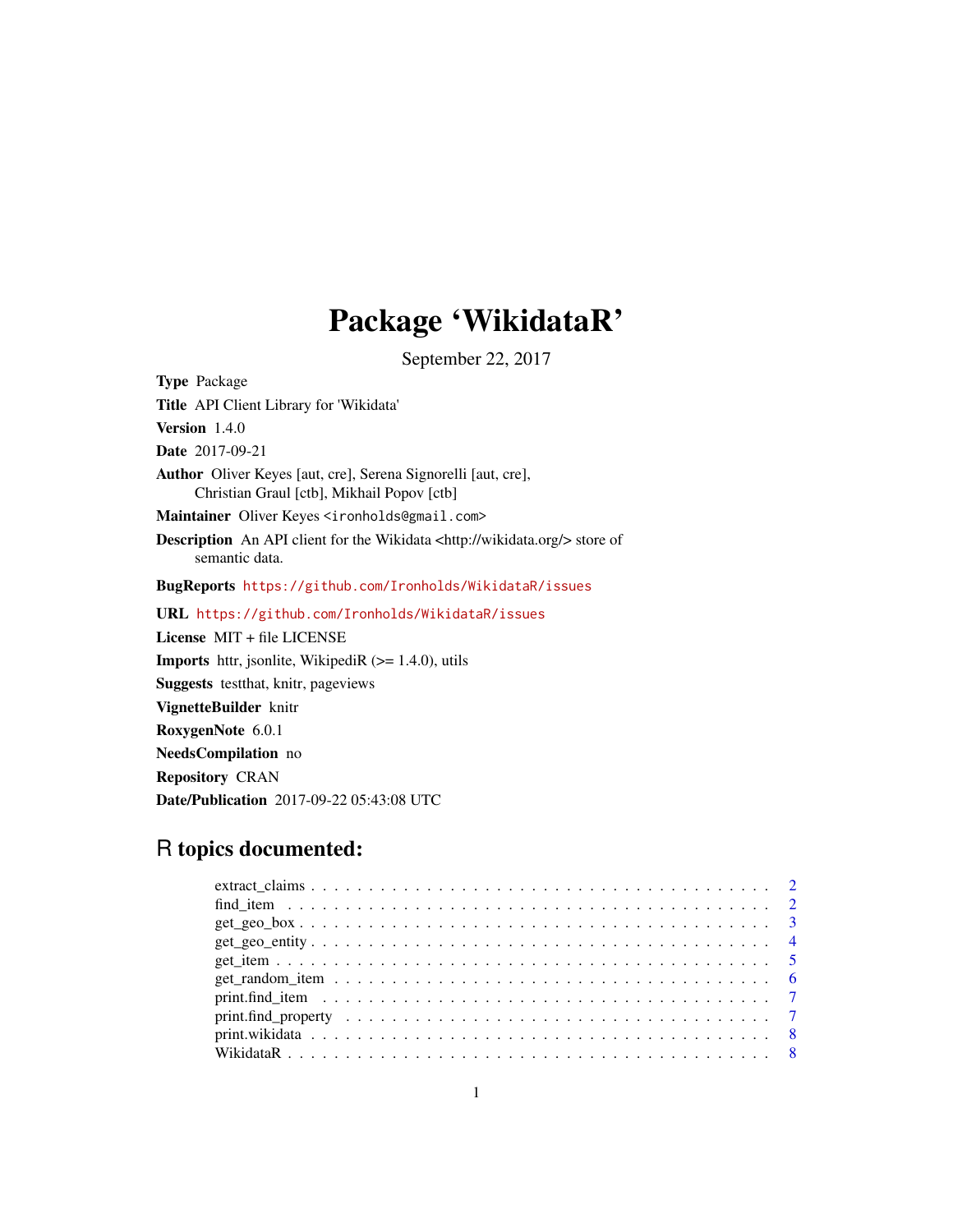#### <span id="page-1-0"></span>**Index** [9](#page-8-0)

extract\_claims *Extract Claims from Returned Item Data*

# Description

extract claim information from data returned using [get\\_item](#page-4-1).

#### Usage

extract\_claims(items, claims)

#### **Arguments**

| items  | a list of one or more Wikidata items returned with get <i>i</i> tem.    |
|--------|-------------------------------------------------------------------------|
| claims | a vector of claims (in the form "P321", "P12") to look for and extract. |

#### Value

a list containing one sub-list for each entry in items, and (below that) the found data for each claim. In the event a claim cannot be found for an item, an NA will be returned instead.

#### Examples

# Get item data adams\_data <- get\_item("42") # Get claim data claims <- extract\_claims(adams\_data, "P31")

<span id="page-1-1"></span>find\_item *Search for Wikidata items or properties that match a search term*

#### Description

find\_item and find\_property allow you to retrieve a set of Wikidata items or properties where the aliase or descriptions match a particular search term. As with other WikidataR code, custom print methods are available; use [str](#page-0-0) to manipulate and see the underlying structure of the data.

#### Usage

find\_item(search\_term, language = "en", limit = 10, ...)

find\_property(search\_term, language = "en", limit = 10)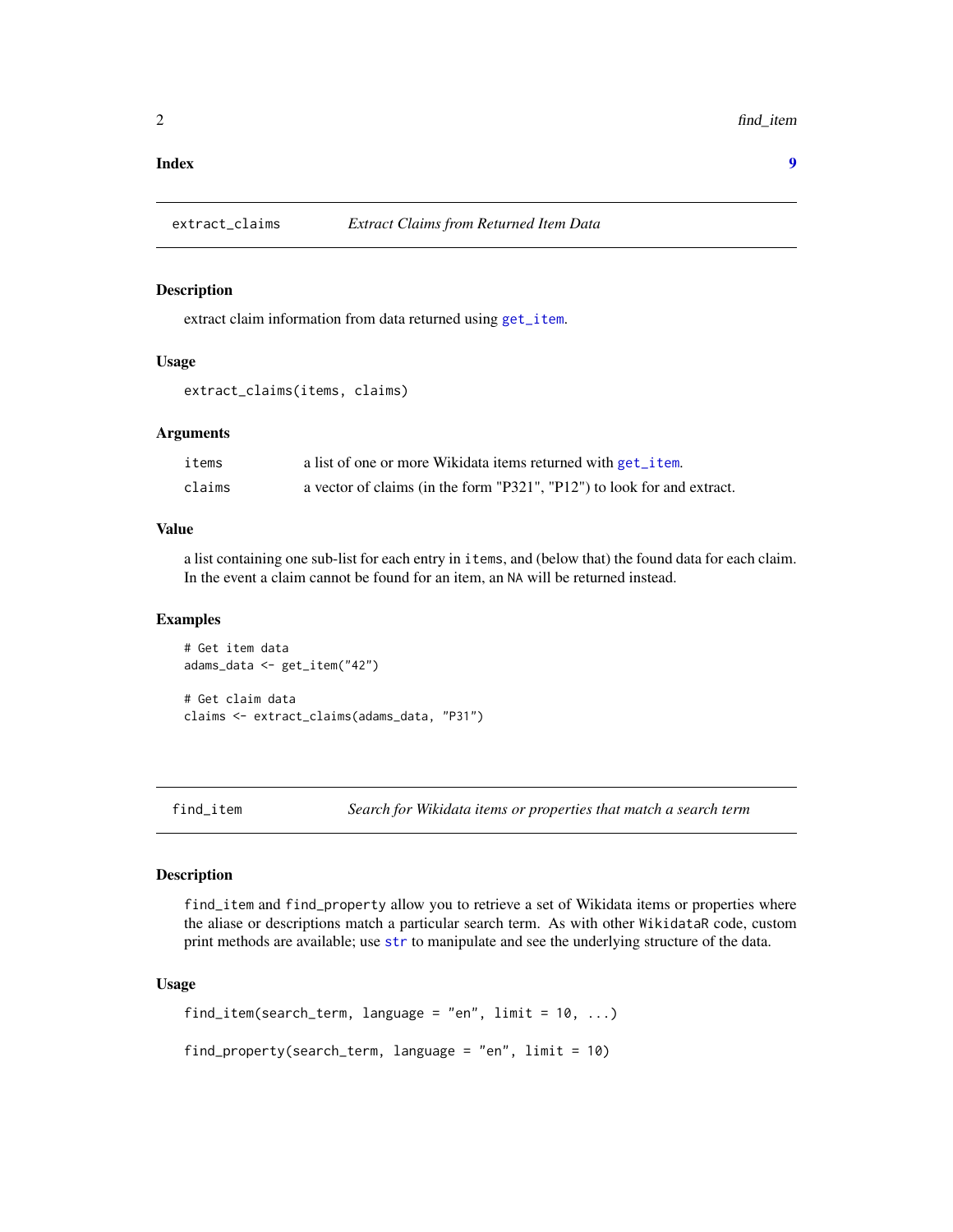# <span id="page-2-0"></span>get\_geo\_box 3

# Arguments

| search_term | a term to search for.                                                                                                          |
|-------------|--------------------------------------------------------------------------------------------------------------------------------|
| language    | the language to return the labels and descriptions in; this should consist of an<br>ISO language code. Set to "en" by default. |
| limit       | the number of results to return; set to 10 by default.                                                                         |
| .           | further arguments to pass to httr's GET.                                                                                       |

#### See Also

[get\\_random](#page-5-1) for selecting a random item or property, or [get\\_item](#page-4-1) for selecting a specific item or property.

# Examples

#Check for entries relating to Douglas Adams in some way adams\_items <- find\_item("Douglas Adams")

#Check for properties involving the peerage peerage\_props <- find\_property("peerage")

<span id="page-2-1"></span>get\_geo\_box *Get geographic entities based on a bounding box*

# Description

get\_geo\_box retrieves all geographic entities in Wikidata that fall between a bounding box between two existing items with geographic attributes (usually cities).

### Usage

```
get_geo_box(first_city_code, first_corner, second_city_code, second_corner,
 language = "en", ...)
```
#### Arguments

| first_city_code  |                                                                                        |  |  |  |  |  |
|------------------|----------------------------------------------------------------------------------------|--|--|--|--|--|
|                  | a Wikidata item, or series of items, to use for one corner of the bounding box.        |  |  |  |  |  |
| first_corner     | the direction of first_city_code relative to city (eg "NorthWest", "South-<br>East").  |  |  |  |  |  |
| second_city_code |                                                                                        |  |  |  |  |  |
|                  | a Wikidata item, or series of items, to use for one corner of the bounding box.        |  |  |  |  |  |
| second_corner    | the direction of second_city_code relative to city (eg "NorthWest", "South-<br>East"). |  |  |  |  |  |
| language         | the two-letter language code to use for the name of the item. "en" by default.         |  |  |  |  |  |
| $\ddots$ .       | further arguments to pass to httr's GET.                                               |  |  |  |  |  |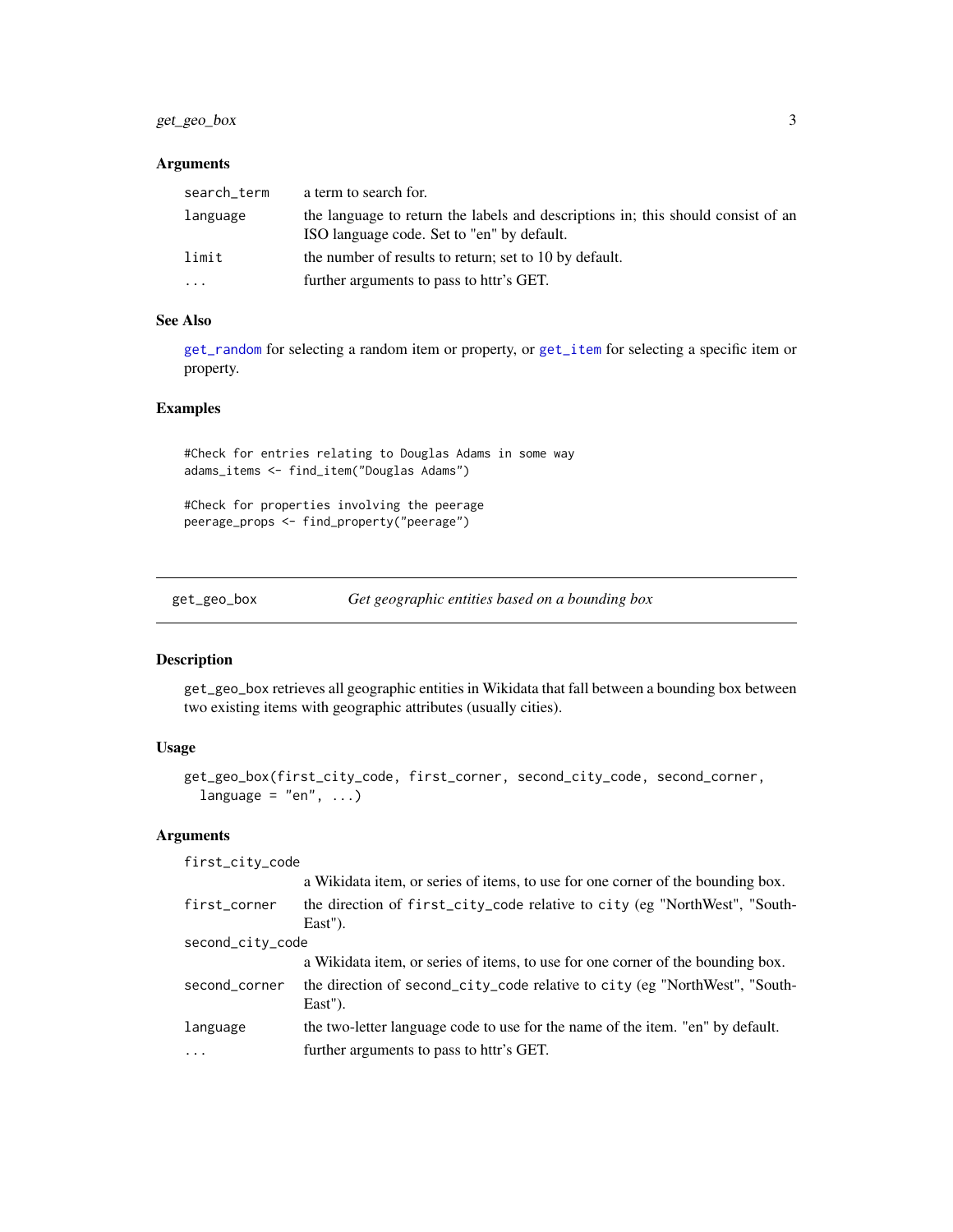# <span id="page-3-0"></span>Value

a data.frame of 5 columns:

- item the Wikidata identifier of each object associated with entity.
- name the name of the item, if available, in the requested language. If it is not available, NA will be returned instead.
- latitude the latitude of item
- longitude the longitude of item
- entity the entity the item is associated with (necessary for multi-entity queries).

#### See Also

[get\\_geo\\_entity](#page-3-1) for using an unrestricted search or simple radius, rather than a bounding box.

# Examples

```
# Simple bounding box
bruges_box <- WikidataR:::get_geo_box("Q12988", "NorthEast", "Q184287", "SouthWest")
# Custom language
bruges_box_fr <- WikidataR:::get_geo_box("Q12988", "NorthEast", "Q184287", "SouthWest",
                                        language = "fr")
```
<span id="page-3-1"></span>get\_geo\_entity *Retrieve geographic information from Wikidata*

# Description

get\_geo\_entity retrieves the item ID, latitude and longitude of any object with geographic data associated with *another* object with geographic data (example: all the locations around/near/associated with a city).

#### Usage

```
get\_geo\_entity(entity, language = "en", radius = NULL, ...)
```
#### **Arguments**

| entity              | a Wikidata item $(Q \dots)$ or series of items, to check for associated geo-tagged<br>items.                                         |
|---------------------|--------------------------------------------------------------------------------------------------------------------------------------|
| language            | the two-letter language code to use for the name of the item. "en" by default,<br>because we're imperialist anglocentric westerners. |
| radius              | optionally, a radius (in kilometers) around entity to restrict the search to.                                                        |
| $\cdot \cdot \cdot$ | further arguments to pass to httr's GET.                                                                                             |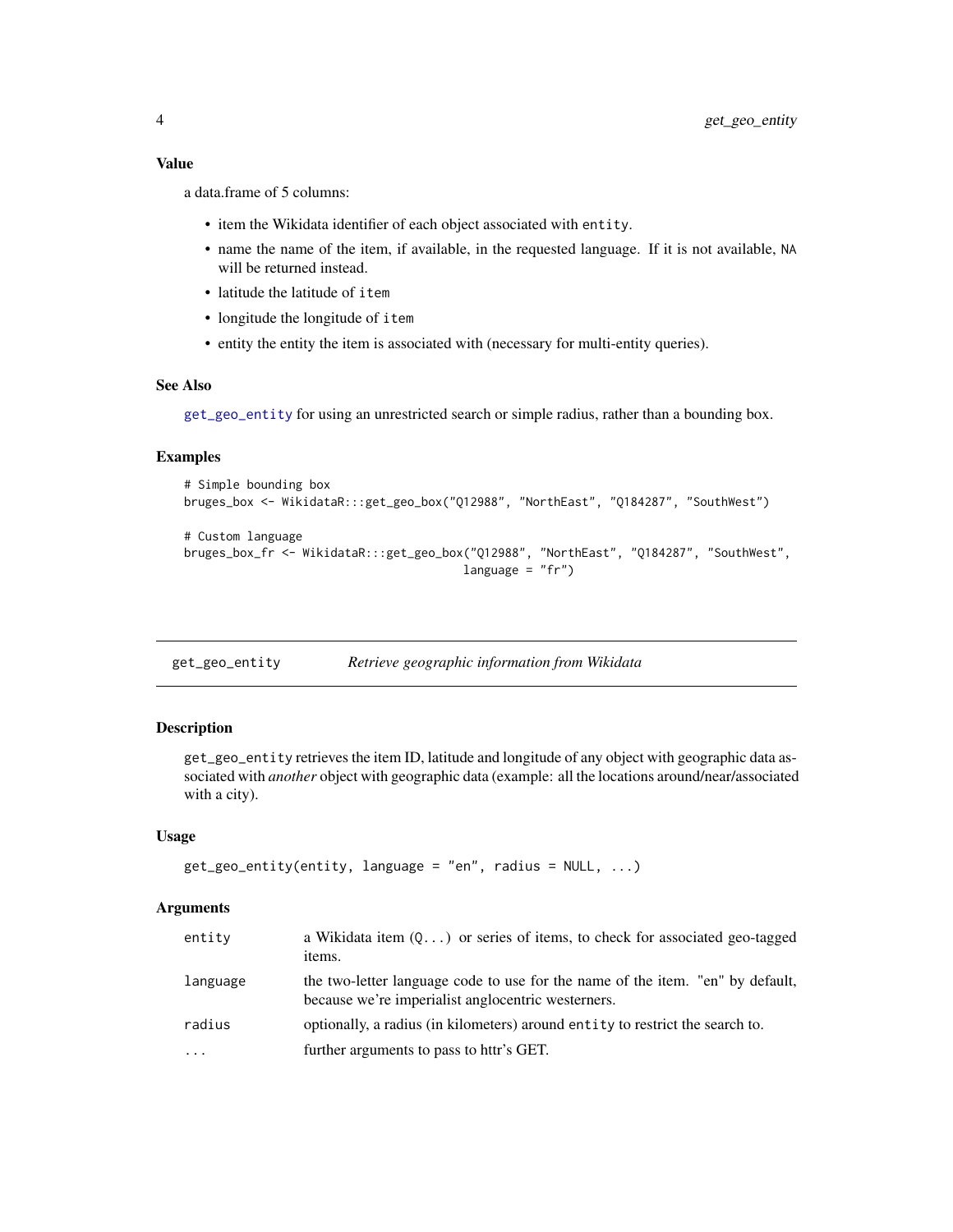#### <span id="page-4-0"></span>get\_item 5

# Value

a data.frame of 5 columns:

- item the Wikidata identifier of each object associated with entity.
- name the name of the item, if available, in the requested language. If it is not available, NA will be returned instead.
- latitude the latitude of item
- longitude the longitude of item
- entity the entity the item is associated with (necessary for multi-entity queries).

# See Also

[get\\_geo\\_box](#page-2-1) for using a bounding box rather than an unrestricted search or simple radius.

#### Examples

```
# All entities
sf_locations <- get_geo_entity("Q62")
# Entities with French, rather than English, names
sf_locations <- get_geo_entity("Q62", language = "fr")
# Entities within 1km
sf_close_locations <- get_geo_entity("Q62", radius = 1)
# Multiple entities
multi_entity <- get_geo_entity(entity = c("Q62", "Q64"))
```
<span id="page-4-1"></span>get\_item *Retrieve specific Wikidata items or properties*

#### Description

get\_item and get\_property allow you to retrieve the data associated with individual Wikidata items and properties, respectively. As with other WikidataR code, custom print methods are available; use [str](#page-0-0) to manipulate and see the underlying structure of the data.

#### Usage

get\_item(id, ...) get\_property(id, ...)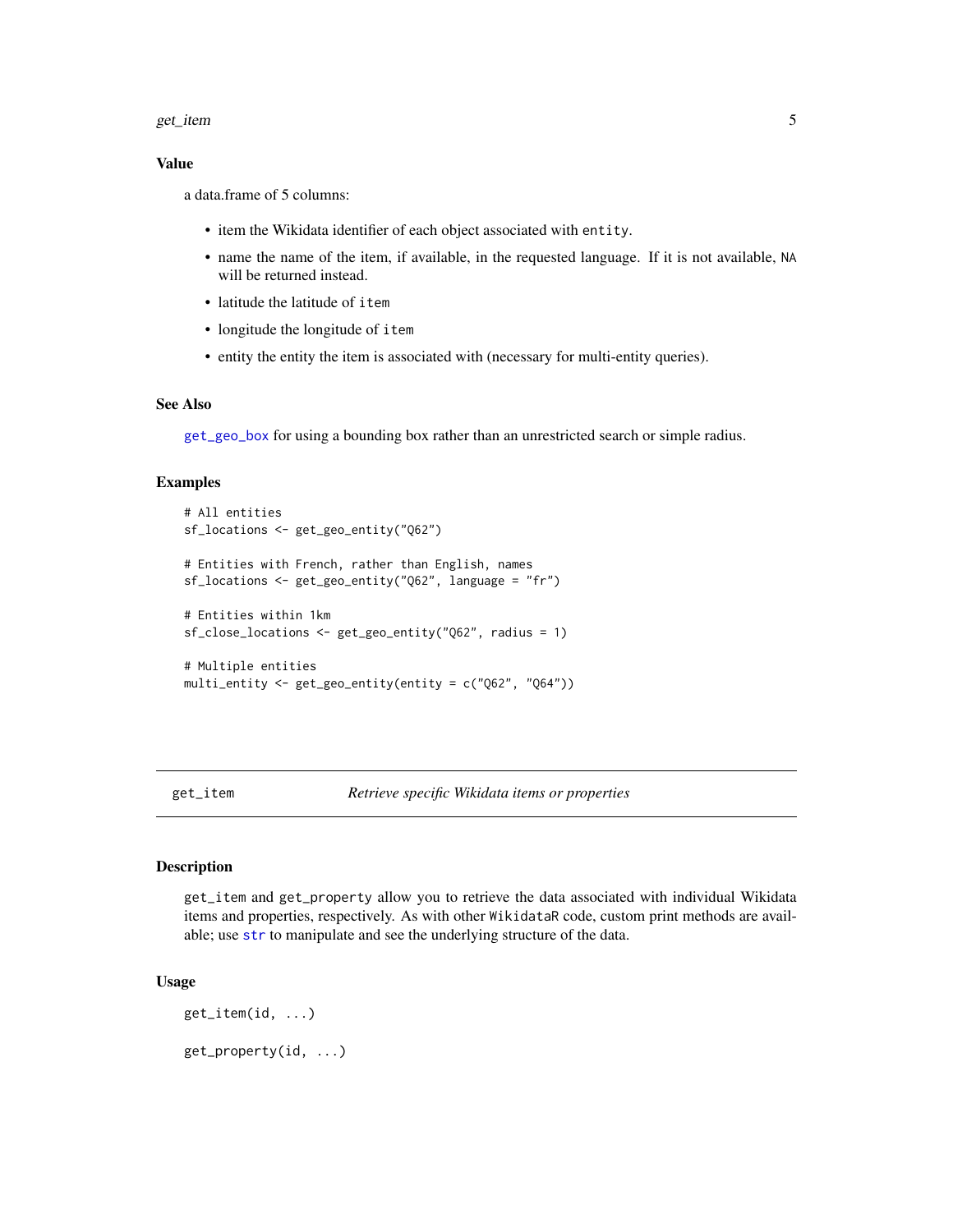#### <span id="page-5-0"></span>**Arguments**

| id | the ID number(s) of the item or property you're looking for. This can be in vari- |
|----|-----------------------------------------------------------------------------------|
|    | ous formats; either a numeric value ("200"), the full name ("Q200") or even with  |
|    | an included namespace ("Property:P10") - the function will format it appropri-    |
|    | ately. This function is vectorised and will happily accept multiple IDs.          |
| .  | further arguments to pass to httr's GET.                                          |

# See Also

[get\\_random](#page-5-1) for selecting a random item or property, or [find\\_item](#page-1-1) for using search functionality to pull out item or property IDs where the descriptions or aliases match a particular search term.

#### Examples

```
#Retrieve a specific item
adams_metadata <- get_item("42")
```

```
#Retrieve a specific property
object_is_child <- get_property("P40")
```
get\_random\_item *Retrieve randomly-selected Wikidata items or properties*

# <span id="page-5-1"></span>Description

get\_random\_item and get\_random\_property allow you to retrieve the data associated with randomlyselected Wikidata items and properties, respectively. As with other WikidataR code, custom print methods are available; use [str](#page-0-0) to manipulate and see the underlying structure of the data.

# Usage

```
get\_random\_item(limit = 1, ...)
```

```
get\_random\_property(limit = 1, ...)
```
#### Arguments

| limit    | how many random items to return. 1 by default, but can be higher. |
|----------|-------------------------------------------------------------------|
| $\cdots$ | arguments to pass to httr's GET.                                  |

#### See Also

[get\\_item](#page-4-1) for selecting a specific item or property, or [find\\_item](#page-1-1) for using search functionality to pull out item or property IDs where the descriptions or aliases match a particular search term.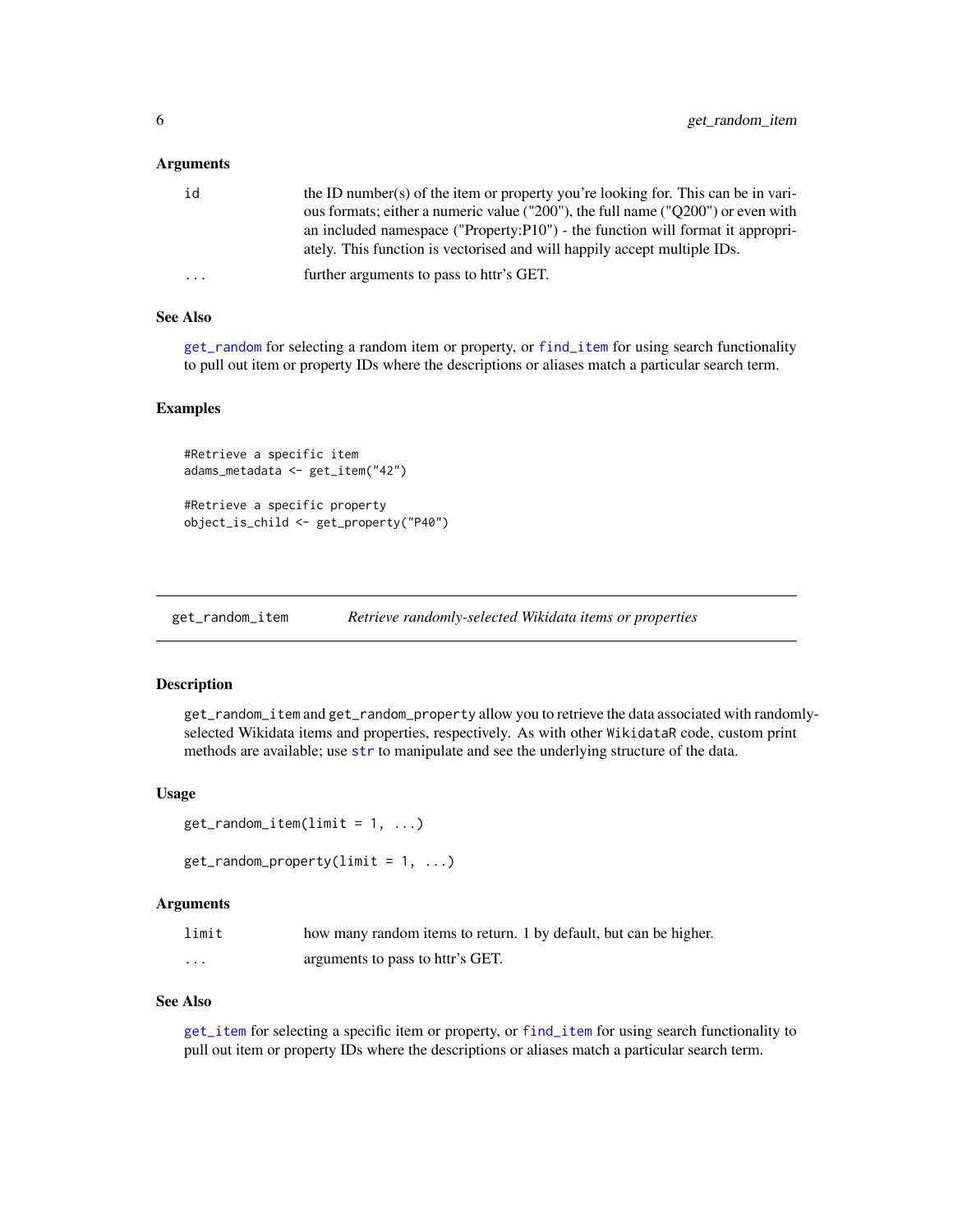# <span id="page-6-0"></span>print.find\_item 7

# Examples

```
#Random item
random_item <- get_random_item()
#Random property
random_property <- get_random_property()
```
print.find\_item *Print method for find\_item*

# Description

print found items.

# Usage

## S3 method for class 'find\_item'  $print(x, \ldots)$ 

# Arguments

|          | find item object with search results |
|----------|--------------------------------------|
| $\cdots$ | Arguments to be passed to methods    |

print.find\_property *Print method for find\_property*

# Description

print found properties.

# Usage

```
## S3 method for class 'find_property'
print(x, ...)
```
# Arguments

| $\boldsymbol{\mathsf{x}}$ | find_property object with search results |
|---------------------------|------------------------------------------|
| $\cdot$                   | Arguments to be passed to methods        |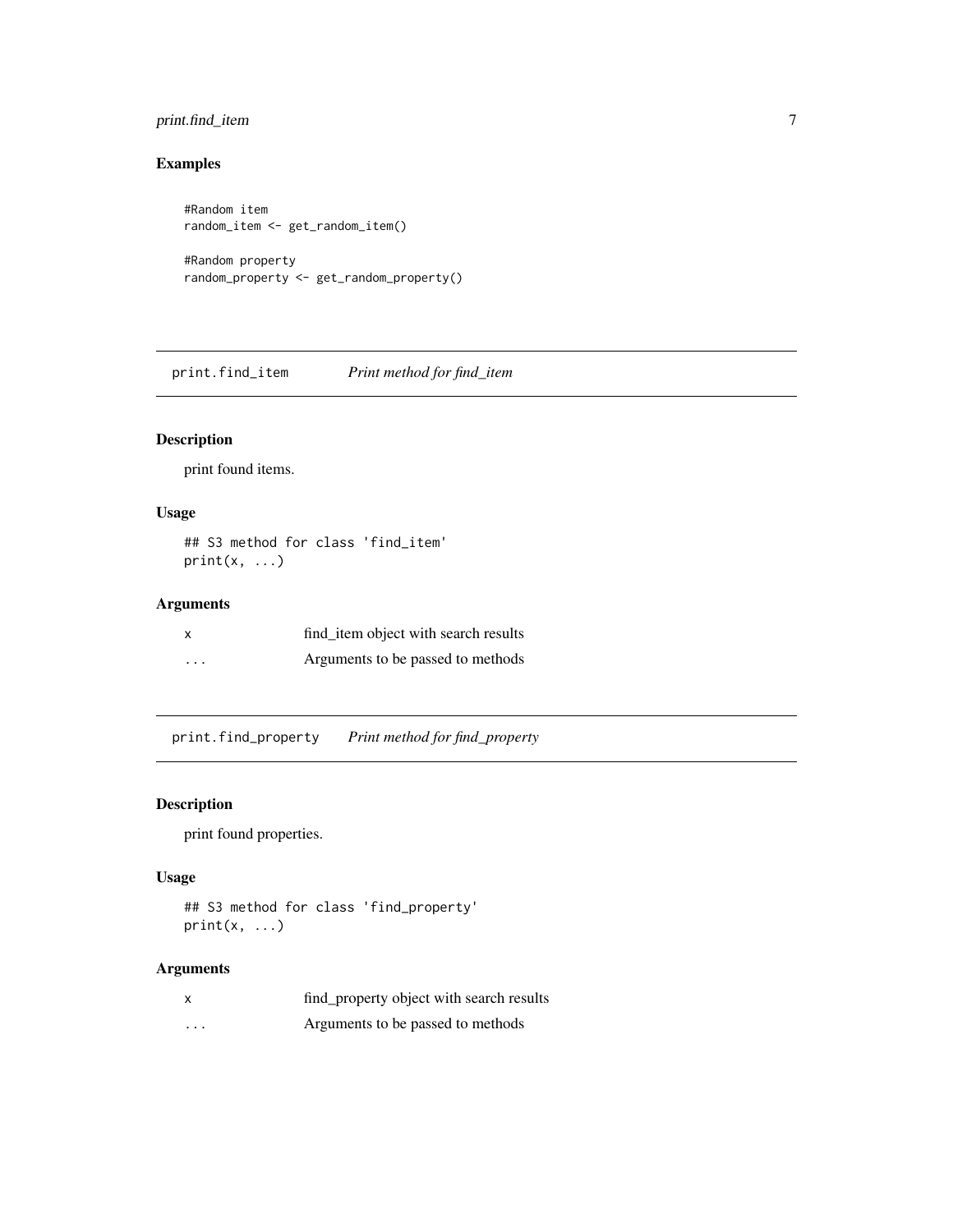<span id="page-7-0"></span>

# Description

print found objects generally.

# Usage

## S3 method for class 'wikidata'  $print(x, \ldots)$ 

# Arguments

|   | wikidata object from get_item, get_random_item, get_property or get_random_property |
|---|-------------------------------------------------------------------------------------|
| . | Arguments to be passed to methods                                                   |

# See Also

get\_item, get\_random\_item, get\_property or get\_random\_property

| WikidataR | API client library for Wikidata |
|-----------|---------------------------------|
|-----------|---------------------------------|

### Description

This package serves as an API client for [https://www.wikidata.org.](#page-0-0) See the accompanying vignette for more details.

# See Also

[get\\_random](#page-5-1) for selecting a random item or property, [get\\_item](#page-4-1) for a /specific/ item or property, or [find\\_item](#page-1-1) for using search functionality to pull out item or property IDs where the descriptions or aliases match a particular search term.